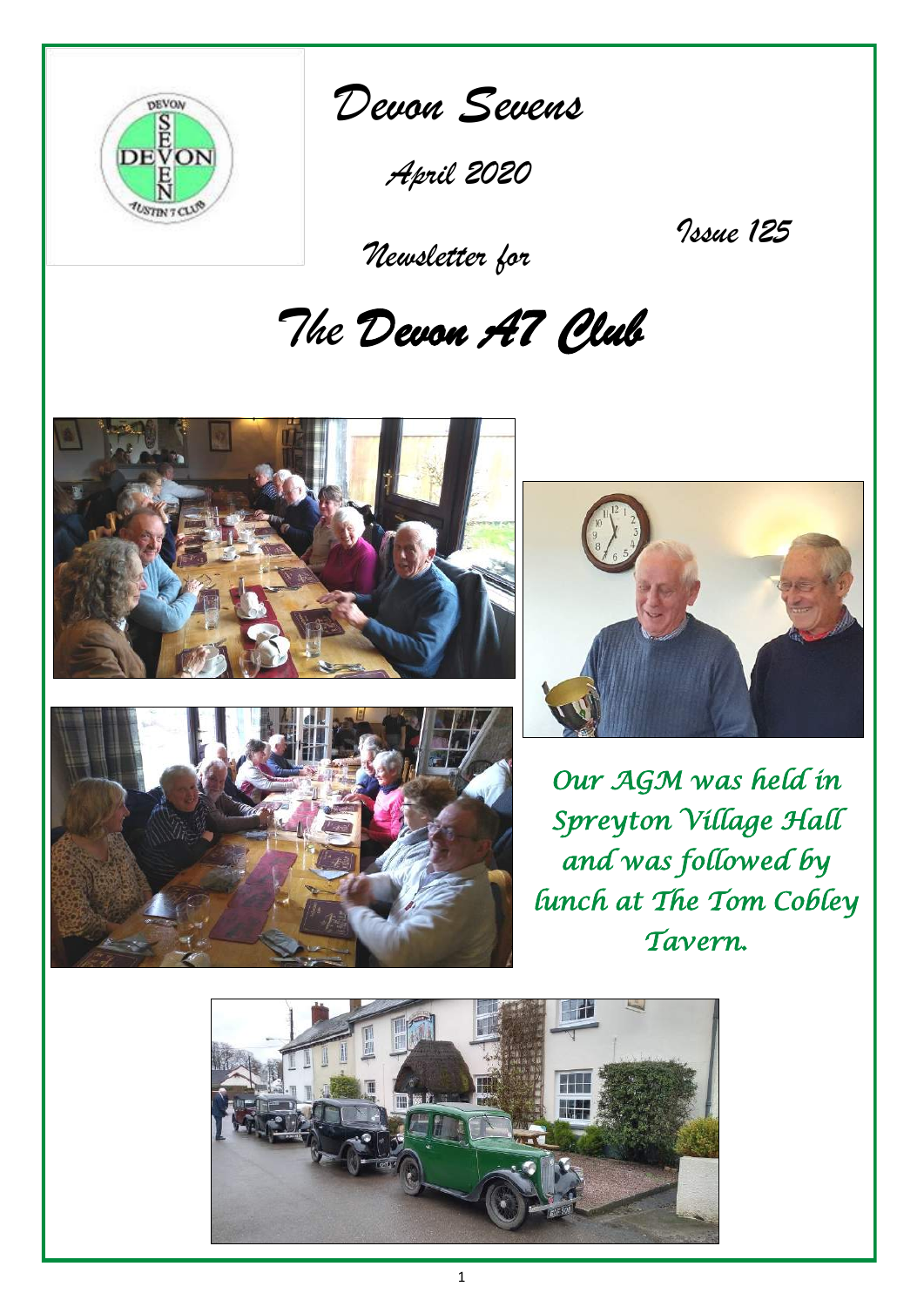# **Chairman's Chat - April 2020**

A successful A.G.M. although numbers were down on last year's record turnout. But that was not surprising as the weather was pretty atrocious in the morning. We approached Spreyton from the Bow end and met some serious floods on the way as this picture shows! Many thanks to everyone who braved the weather.





After the A.G.M. was over most people headed for the Tom Cobley pub in the village where we enjoyed a superb Sunday roast which rounded everything off nicely.

As I write this the news is coming through of more and more restrictions due to the spread of the corona virus. We were due to join up with some of the Crashbox Club members for a few nights in

Salisbury at the beginning of April. Unfortunately this has had to be cancelled and I do not hold out much hope for our planned trip with the Dorsets in May. This was going to be with Brittany Ferries out from Portsmouth to Santander and on to the Pecos mountains in northern Spain. Oh well, will just have to stay at home, keep our heads down and keep busy. On that front I have recently acquired a rather nice Qualcast push mower. It had been in an allotment shed for years and totally unusable, but being Qualcast the build quality was second to none with heavy cast iron side frames and well engineered parts. So this is my current project and I will do a piece for the mag with photos when the job is completed. Looking at various websites to try and research the model, I came across details of a lawn mower club, very tempted to join, who knows where that would lead!!



Well I wish everyone well in these unsettling times and who knows when we shall meet up again, hopefully fairly soon.

*Richard Bishop*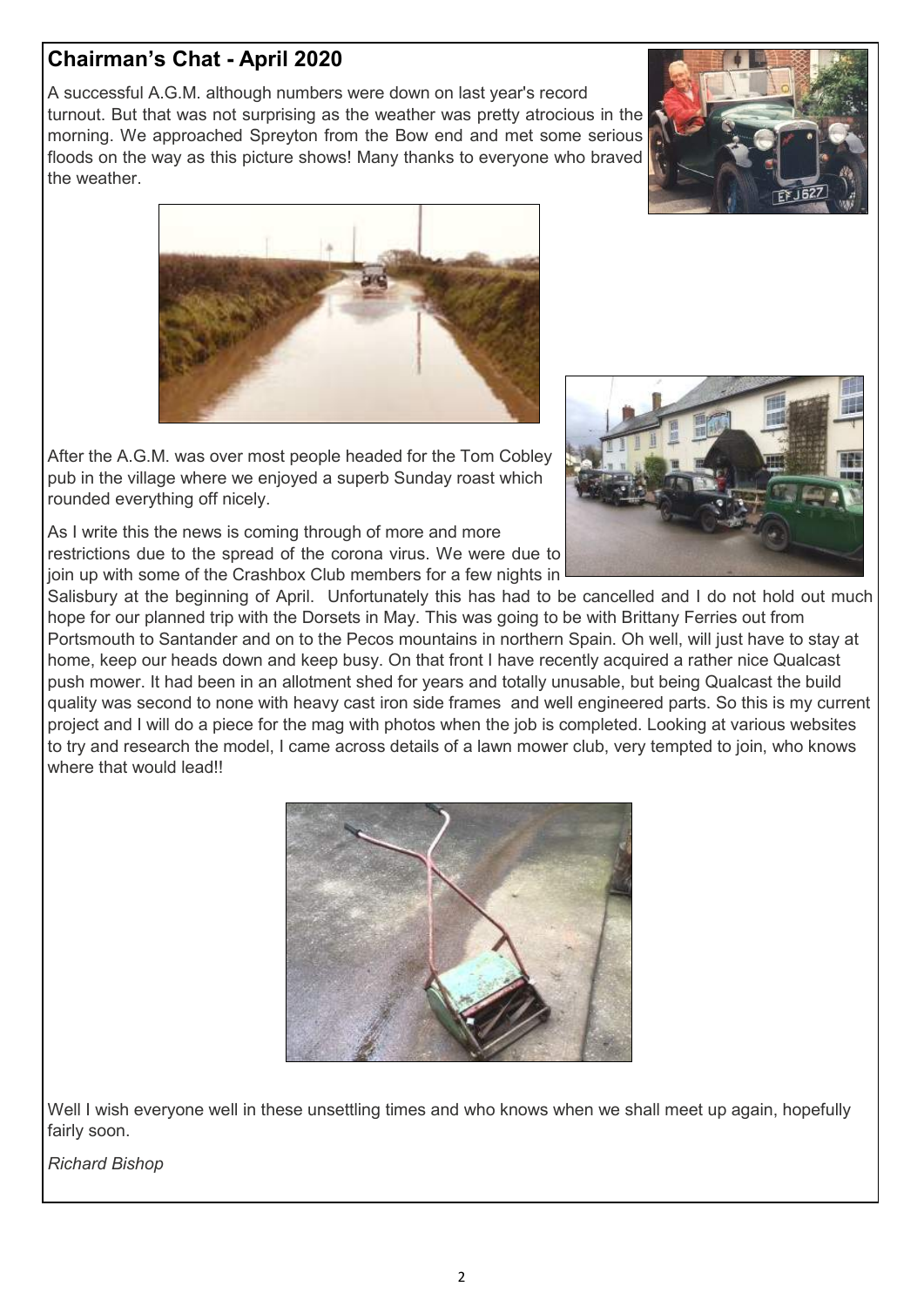What a difference a month makes. This time last month I was tapping away at the keyboard merrily looking forward to a Spring & Summer full of exciting A7 events, runs & shows and now the calendar for at least the next couple of months is blank.

At the moment, Jan & I are struggling to keep up with the press releases, e-mails and messages from the various event organisers we are in contact with. However,

the overriding consideration has to be keeping everyone as safe as possible and if that means missing out on a few car events in 2020, then as far as I am concerned – 'so be it'.

I have heard from one of our 'Trusted Traders' – Exeter Engineering, who I know have been used by several members, to say that for the time being they are open and trading. If you are considering using some of the enforced down time to progress a project and need their help, they can arrange collection and/or delivery of a vehicle or individual parts. Contact Aaron on 01392 344944

We were very fortunate to be able to hold our AGM on the 15<sup>th</sup> March, just one day before the shutters came down. The event was not as well attended as previous years but it did provide a good opportunity to catch up with members from across the county and once again the Village Hall at Spreyton and the Tom Cobley Tavern served us very well.

John Pine was the worthy recipient of the Murray Park Cup for outstanding effort in taking over the late Ralph Villis's restoration project, despite having several other projects already on the go. The A7 Opal is now nearing completion and will hopefully be ready for late summer shows.

I was very pleased that all the committee agreed, albeit reluctantly in some cases, to stand for re-election. Richard and Mike agreed to continue as Chairman & Treasurer respectively. Nick will continue to keep the register of cars up to date but unfortunately, Nigel's increased work commitments prevented him from continuing as Membership Secretary, and I have taken on this role for the time being.

For the last few months, I have been seeking to encourage some members to step forward to join the committee and as I said at the AGM in my report, we really do need to progress this idea over the coming year. Under our rules, this is the last year that Richard can hold the Chairman's role and both Ian & I have been on the committee since the club started and cannot be expected to continue indefinitely. Please contact any committee member if you would be interested in learning more about what is involved.

With a view to us all keeping in touch, there should be, elsewhere in this Newsletter, some information on the Club's Facebook page and some initiatives to encourage the sharing of information and photographs of what we may be doing with our cars. You will also see on page 5, a press release from the FBHVC cancelling 'Drive it Day', but encouraging members to post photos and memories from previous years. I do know that some members have a distrust of Facebook and other social media sites, and I can quite understand that point of view, but there are ways of enjoying the benefits without risking any loss of personal information. During the coming months when our A7 social interaction is curtailed, the computer can provide us all with contact with fellow enthusiasts from far & wide. Speak to Nick Borst-Smith if you would like some guidance of how to get started.

Keep Safe.

*David.*





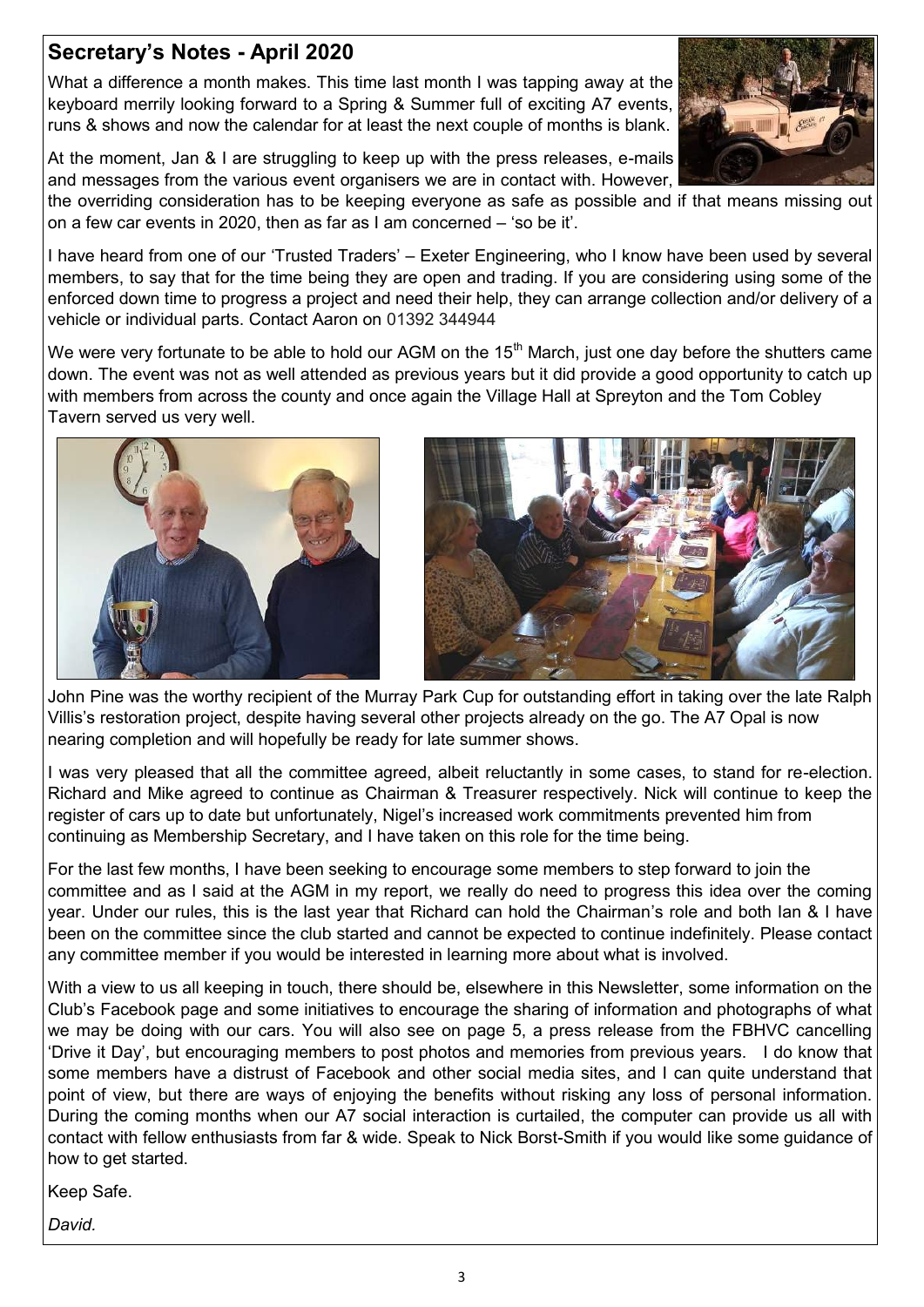

# **Unfortunately the following events/meetings have had to be cancelled or postponed due to the Coronavirus outbreak.**

RE-Fuel Revival due to be held at Dunkerswell on Sunday April 19th

Drive it Day events planned for Sunday April 26th are all cancelled.

Devon Vintage CC Autojumble at Buckfastleigh on May 3rd.

VE Day Commemorations in Barnstaple, May 9th and 10th have been postponed until May 8th and 9th 2021.

Classic Car Day at Killerton on Sunday 17th May 2020.

East Devon Amble arranged for Saturday May 23rd has been postponed - a new date will be advised in due course.

Waterhouse Farm Vintage/Classic Car Day on Saturday July 25th.

**Please be aware that many more events will be cancelled over the coming weeks, we will do our best to keep you up to date via this newsletter and the club's Facebook page.** 

## **Help please!**

With more and more events being cancelled, there isn't going to be much content in the 'Devon Sevens' over the next few months - unless you can help.

Self isolating and working in the garage?- let us know what you're doing, and, if possible, include a photo.

Send us your P.O.S. (see below).

Spending the time looking back through old photos? - send some to us with a brief description.

We are happy to receive anything A7 related - however loosely!

*Janet Aylmore (editor) Contact details on back page.*

*The deadline for the May issue of 'Devon Sevens' is Wednesday April 15th .*

# **Picture on Sunday (P.O.S.)**

This is a relatively new addition to our Facebook page. The idea is to post a picture of your car wherever it is and whatever you are doing with it on a Sunday. A couple of examples below:



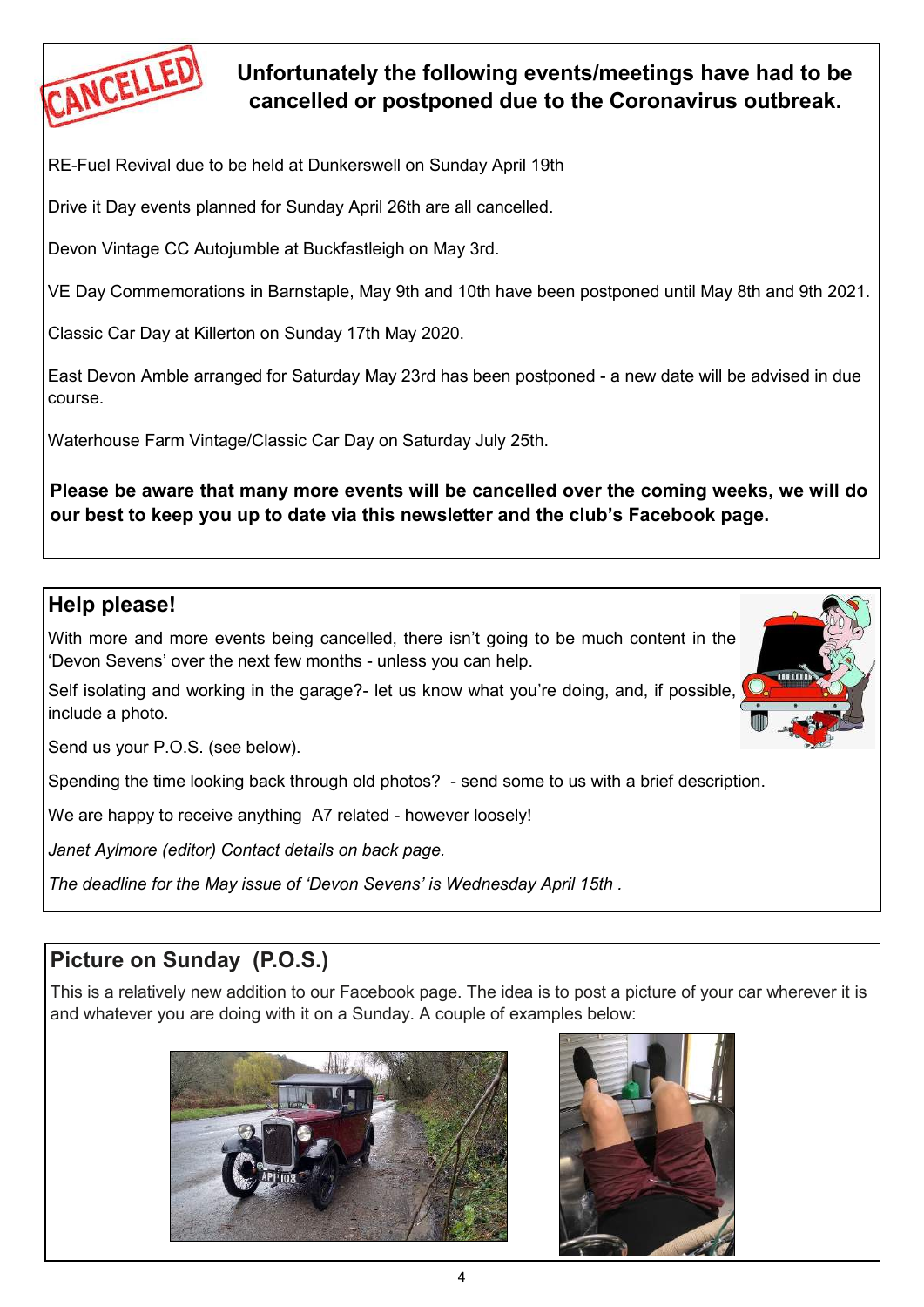# **Federation of British Historic Vehicle Clubs updated statement on Drive it Day 2020**



## **Published: 23/03/2020**

## **Federation of British Historic Vehicle Clubs updated statement on Drive it Day 2020 #DriveitDayMemories**

The FBHVC is committed to following the latest UK Government advice on events and public gatherings pertinent to our member clubs and as such, the following statement replaces all previous correspondence regarding National Drive it Day during this fast-moving situation.

In response to the updated guidance and restrictions issued by UK Government, the Federation recommends that all activities that involve taking a historic vehicle out on the road specifically for the purposes of Drive it Day, now be abandoned. All enthusiasts are now urged to stay at home on 26 April 2020 and not partake in any non-essential travel for Drive it Day and instead, get involved in a nationwide social media campaign to spread positivity around historic vehicles during this difficult time.

Currently, UK government are advising against all non-essential social contact. Our current general guidance to car clubs, that can be found on our website www.fbhyc.co.uk, encourages the cancellation or postponement of meets, events and gatherings of people. Additional advice has now placed restrictions on non-essential travel of any kind.

However, enthusiasts of historic vehicles are still encouraged to participate on 26 April 2020 in the mass sharing, via social media, of images and memories of themselves and their families out and about in their historic vehicles during a previous year's Drive it Day.

Use your chosen social media platform to share images and stories of memorable trips with your historic vehicles or indeed, what you might be working on within the 'self – isolation' of your garage or shed.

The FBHVC are asking for all enthusiasts to share pictures using the hashtag #DriveitDayMemories.

Post your picture on to the FBHVC social media feeds or those of your member clubs. We will be monitoring those social feeds and public posts published with the #DriveitDayMemories hashtag will be gathered onto a special area within the FBHVC website galleries in the future.

As previously stated, with such a crowded event calendar, the possibility of achieving consensus for a revised Drive it Day date later in the year will be virtually impossible. Therefore, Drive it Day 2020 will not be rescheduled for later this year, but will resume its normal format on 25 April 2021.

For the latest advice for car clubs, events and other news – keep up to date via the Federation news pages at [www.fbhvc.co.uk .](https://www.fbhvc.co.uk/news/article/federation-of-british-historic-vehicle-clubs-updated-statement-on-drive-it-day-2020)

## **About the FBHVC:**

The Federation of British Historic Vehicle Clubs exists to uphold the freedom to use historic vehicles on the road. It does this by representing the interests of owners of such vehicles to politicians, government officials, and legislators both in the UK and (through the Federation Internationale des Vehicules Anciens) in Europe. There are over 540 subscriber organisations representing a total membership of over 250,000 in addition to individual and trade supporters. All our directors operate in a voluntary capacity supported by our secretary.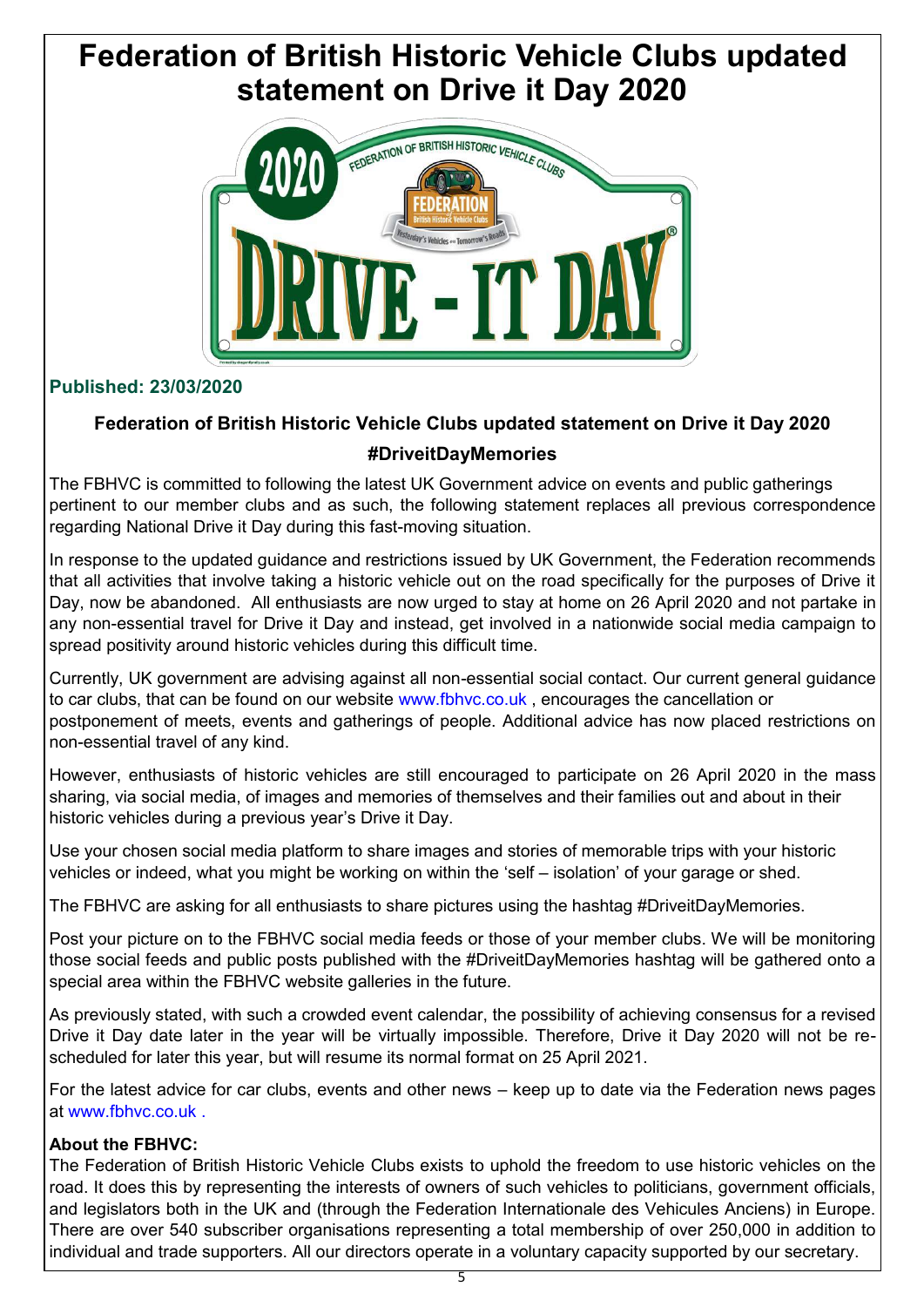## **75th Anniversary of VE Day Commemorations**

## **Brixham - back to the 40s once more!**

# **May 8th - 10th 2020**

These celebrations follow on from the successful D-Day events held in Brixham last year?<sup>51</sup>

There will be exhibitions, events and specific activities on each day to enjoy including more than 40 free events.

It is hoped to have a static display of pre or circa 1940's vehicles under the Old Fishmarket on Brixham Harbourside, with a strong Devon Sevens presence. If you would like to be there for some or all of the three days, please contact John Brennan on 01803 852270 a.s.a.p.

*Full details of the event can be found on the website www.brixhamfuture.co.uk*



## **A Quest For Pearl**

From Farleigh Hospice, Chelmsford To Cornwall Gold, Nr. Redruth, Cornwall



8-10 MAY 2020

Pearl Bonner was a long standing, much loved and very active member of the Essex A7 Club, and fellow EA7C member, Trevor

Fleuty is undertaking a charity drive in his 1938 Big 7 from Essex To Cornwall in May 2020 to raise funds for Farleigh Hospice (www.farleighhospice.org) who took care of Pearl during her illness.

We would like to show Trevor some Devon hospitality and, if needed, assistance while he travels through our County. His route brings him across the Dorset/Devon border on the A35 between Dorchester & Honiton on Tuesday 12th May and continues on minor roads to The Fox & Hounds at Eggesford for an overnight stop.

On Wednesday morning, the charity drive will continue to the N. Devon coast at Bude where the Cornwall A7 Club plan to meet Trevor and travel with him to Redruth.

If you would like to be part of this very worthwhile event, you would be most welcome to join in at any point.

Contact David Aylmore if you would like to come along on Tuesday 12th May & Nick Borst-Smith for the Wednesday part of the run. Contact details are on the back page.

More details can be found at www.questforpearl.com, or If you would like to donate to the fundraising, please follow this link. https://pearl-[bonner.muchloved.com/fundraising/events/238496874](https://pearl-bonner.muchloved.com/fundraising/events/238496874)

*It is hoped that this drive will still take place, but a final decision will be made after Easter, so watch this space!*

## **May Newsletter:-**

Please send your letters, comments, articles and photos to [devon.sevens@hotmail.co.uk](mailto:devon.sevens@hotmail.co.uk) or by post to Janet Aylmore, Corner Cottage, Ideford, Newton Abbot, Devon, TQ13 0BG.

Copy for inclusion in the May issue should be with me by **Wednesday 15th April 2020** and the newsletter will be distributed on **Wednesday 22nd April.**

To avoid any possible problems with copyright, please confirm, when sending in articles, photo's diagrams, maps etc, that they are free from any copyright restrictions. For information, the copyright remains with the originator of any photos etc for 50 years and the originator's permission is required before they can legally be reproduced or distributed. Within the very friendly A7 world, there is generally not a problem, so long as the originators copyright is acknowledge but I need to be made aware of the situation before publishing.

Many thanks. Ed.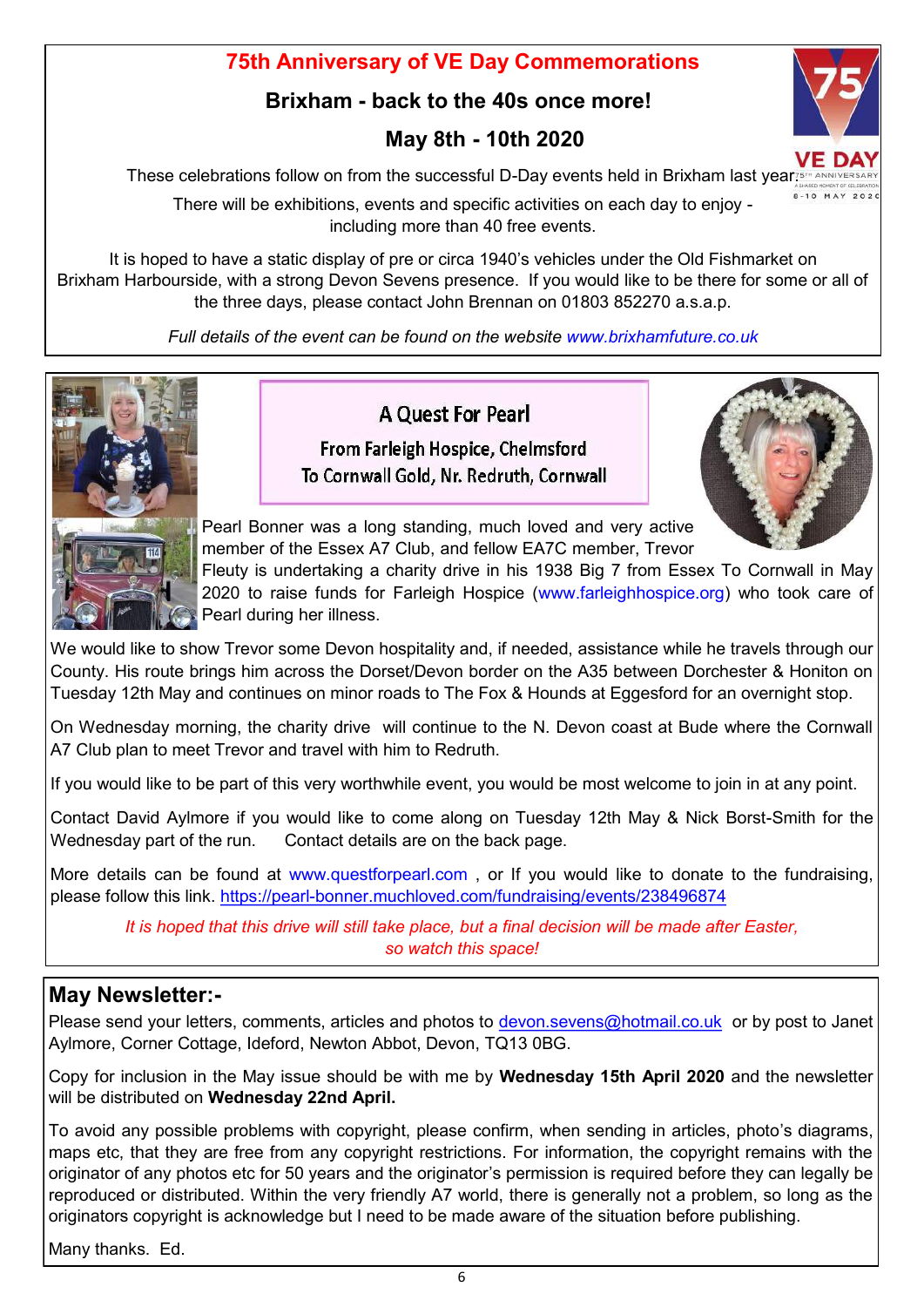# **Historic Vehicle Gathering at Powderham** Organised by the Crash Box & Classic Car Club **Scheduled for July 11th & 12th 2020**





A decision will be made in mid-May as to whether this event can go ahead. If not, it will either be cancelled or rescheduled to a date later in the year. We will keep our readers updated via 'Devon Sevens' and The Devon Austin 7 Club's website and Facebook page, but in the mean time, you are asked to send your entry forms in to Mike Gregson. You will find an entry form attached to this newsletter.

## **Vintage & Classic Weekend, RHS Garden Rosemoor 1st & 2nd August 2020**

Now in its tenth year the Vintage & Classic Weekend has proved to be one of Rosemoor's most popular events with Vintage Vehicles, Motorcycles, Tractors, Model Railways and Horticultural Machinery. In 2019, the event attracted over 2000 visitors a day making it one of the biggest events of the event calendar and the biggest show since its creation ten years ago.

The event is held at the Arboretum Lawn on Lady Anne's side of the garden, which will give a beautiful backdrop to the vehicles on display. (See picture below). There is a small café and toilets available at this side of the garden, or it is a couple of minutes' walk to the visitors building where the main restaurant is located.

There will be a pop up beverages tent, where exhibitors will be able to enjoy free teas and coffees, and separate portable toilets will be available just for exhibitors. Vehicle exhibitors also receive free entry to Rosemoor Garden and free camping is available on site for those wishing to stay over. This is only available to people with campervans, caravans or converted vans. A toilet block will be accessible all night, but this does not have shower facilities. As the event is held inside of the garden, it is the RHS policy of **no dogs**, unless they are registered assistance dogs.

An entry form for this event can be found on the Members' section of the Club's website, or from Carrieann Moore (events co-ordinatorat Rosemoor) on 01805 626810, e-mail [carrieannmoore@rhs.org.uk](mailto:carrieannmoore@rhs.org.uk) 

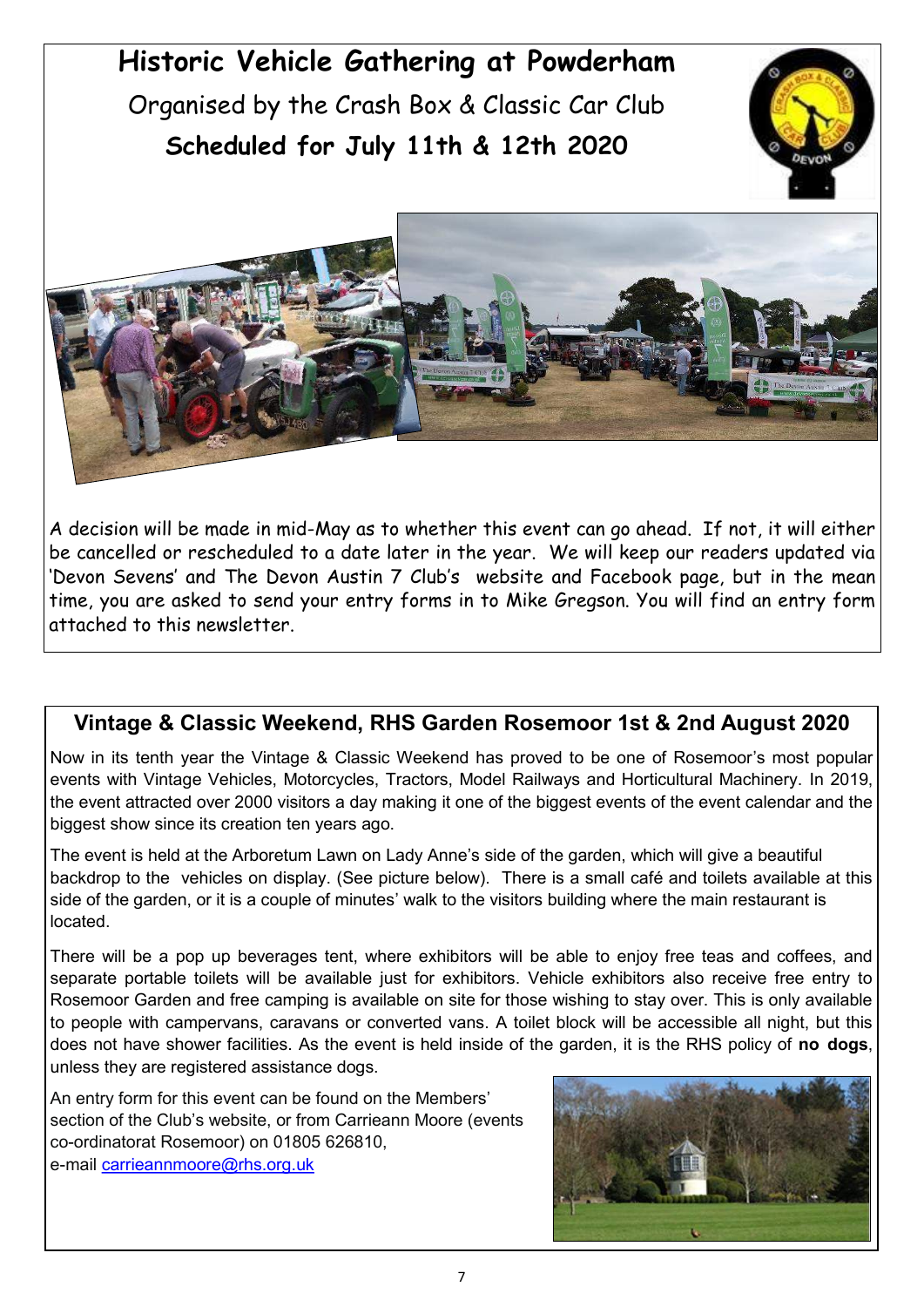

# *Merry Harriers*

**Classic Car & Bike Show**

**Monday 31st August 11am - 4pm**



## **including Auto Jumble**

An entry fee of £5 per car is going towards supporting The North Devon Hospice. You are welcome to bring Auto Jumble with you. There will be a prize for the best in show Afternoon cream tea for two for every Entry

> *Entry forms available from the Merry Harriers website or from the member's section of the DA7C website.*

## **A7 Centenary 2022**

The Austin Seven Clubs' Association are well under-way with planning the A7 Centenary Rally which will mark the 100th anniversary of the birth of the Austin 7. This is a 'once in a lifetime' opportunity to mark this momentous milestone and the event promises to have plenty to keep the whole family interested and occupied.



The Rally will take place on Sunday 24th July 2022 at the Fire Service College, Moreton

in Marsh, Gloucestershire. Those who are able to devote more time to the celebrations will be able to enjoy an entire week of activities which will commence at the college from Monday 18th July 2022.

There is lots to look forward to including: an unprecedented collection of historically important, sporting and long-distance cars; sporting demonstrations of competitive Austin Sevens; a comprehensive display of Austin Seven archive material; speakers, (Fuzz Townshend from 'Car SOS' fame, who has owned several Austin Sevens and larger Vintage Austins has provisionally agreed to give a talk); a celebration dinner, dancing and informal barbeques throughout the week; film shows; visits and tours in the local area; entertainment relevant to children of all ages; trader's stalls; a loan scheme enabling those who are unable to bring there own car an opportunity to borrow one and a goody bag packed full of fun!!

The site has plenty of accommodation available which is best described as 'Premier Inn' standard. This comprises 300 double en-suite rooms (30 of which can be twins), and 100 single en-suite rooms. There is also plenty of space for camping & campervans and a dining room which will seat 400 people.

Please do make a note of the date now and keep it clear, you won't regret it!

# **Can you help?**

Gary Stringer sent in this request via our Facebook page:

"Having bought a 'type 65' with the plate OD8333 first registered in Exeter 1934 I would love to know more about its history pre 1986. The history only goes back to 1986 as it was re-registered and thankfully given its original plate, DVLA records are no longer available.

I now know Mr W Skyrme had it off the road and did a major rebuild on it for a period preceding 1962 until he went to Brazil and sold it in 1986 to Mr Chinchin. He sadly died and I bought it from his daughter. Period 1934-1962 would be interesting.

Just a chance someone might be able to help. Much appreciated - Gary"

*I wonder who the supplying dealer in Devon could have been in 1934? Any ideas or info please let the Editor know or post on our Facebook page.*

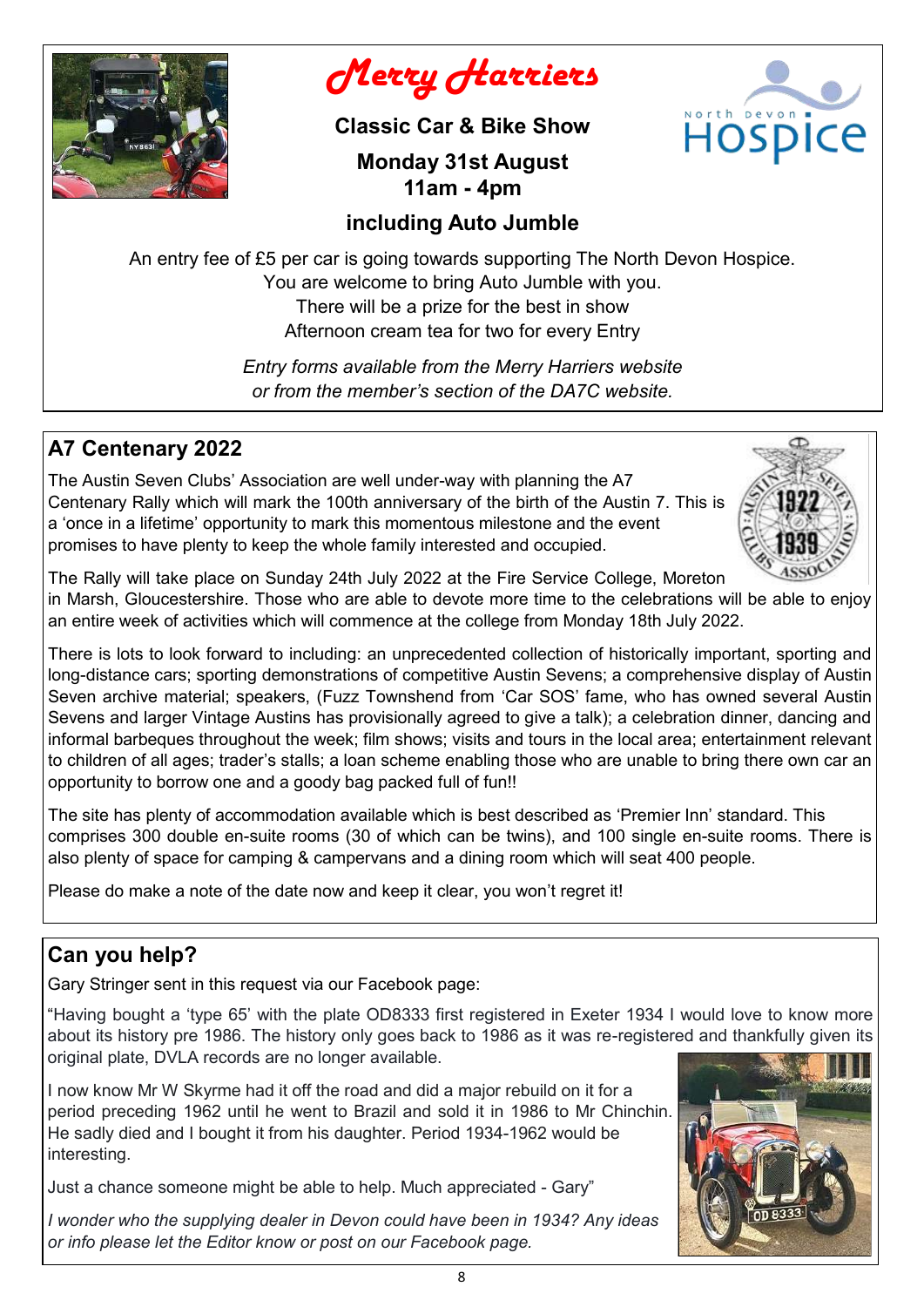

#### **E10 fuels consultation. FBHVC position statement.**

On Wednesday 4th March 2020, Her Majesty's Government published a consultation on proposals to introduce E10 petrol as the standard for fuel across the UK. The lead proposal would introduce a minimum ethanol content of 5.5% for standard 'premium' fuels in 2021, whilst - and this is important for historic vehicles - maintaining the current E5 blend in the 'protection' grade.

The consultation seeks views on the proposed mechanism, definitions and derogations. It also includes a call for evidence on potential changes required to existing policy mechanisms (including targets under the Renewable Transport Fuel Obligation) following an introduction of E10. The consultation will run for six weeks, closing on 19th April and the FBHVC have received a formal invitation to participate in the consultation and have confirmed our intention to do so.

The reasons given for considering the introduction of a standard of fuel containing up to 10 per cent bioethanol, centre around attempts to make significant savings on carbon emissions as the government makes attempts to meet its climate change targets.

Typically, fuel companies currently blend petrol with up to 5% bioethanol and diesel with 7% biodiesel. The government have a target to ensure that 9.75% of all transport fuels must come from renewable sources by the end of this year under their "Renewable Transport Fuel Obligation". The government believe that a move to standardising E10 fuel will be equivalent to taking 350,000 cars off the road each year. The Department of Transport estimates that this may cut CO2 emissions for transport by 750,000 tonnes per year.

E10 is of concern to historic vehicle owners because it may cause some flexible fuel hoses, seals, gaskets, plastics and certain metals critical to the fuel system to corrode or degrade. This may cause damage to fuel pumps, carburettors, seals on injectors, pressure regulators and fuel tanks that are not resistant to ethanol. The bioethanol may also dislodge particles on older fuel systems causing blockages.

There are other challenges facing the roll-out of E10 fuel aside from compatibility. As published in Federation News, Issue 1 2020, we understand that the only UK refinery for the additive has closed and the environmental costs of shipping additives from other parts of the world negates any environmental benefit.

The Federation note that the government, in previous consultations on the matter, have recognised that historic and cherished vehicles are not advised to use fuel with these proposed levels of bioethanol. The Federation has also advised in previous consultations of the requirement to run an alternative 'protection grade' alongside E10 for historic vehicles and we will seek to reinforce that standpoint in this latest consultation. The Federation will also seek reassurance that historic vehicle owners will not be financially penalised at the pump when purchasing protection grade fuel and that its availability will not be time limited.

In September 2019, compulsory fuel labelling was introduced to ensure that consumers were informed of the contents of the fuel they were using on the forecourts, their environmental impact and a fuel's suitability for a particular vehicle. It required a new set of fuel labels which were harmonised across Europe. E10 petrol is used elsewhere on the continent and is particularly prevalent in France and Germany, where it is also offered alongside E5 grades.

The same day as the consultation was announced, FBHVC Chairman David Whale attended a meeting at the House of Commons with the All Party Parliamentary Historic Vehicles Group, chaired by Sir Greg Knight, to reinforce the concerns of the Federation's members directly with MPs.

The following question was posed to the Secretary of State for Transport by Sir Greg Knight, Conservative MP for East Yorkshire: "To ask the Secretary of State for Transport, what assessment he has made of the potential effect of the use of E10 fuel on older vehicles?"

Which received the following response from Rachel Maclean, Parliamentary Under-Secretary (Department for Transport): "Increasing the share of bioethanol in petrol by blending up to 10 per cent, known as E10, could provide significant carbon savings, helping us meet our climate change commitments. One of the main barriers to introducing E10 has been vehicle compatibility. Currently, around 95% of petrol cars used in the UK can use E10, but around 700,000 are not warranted by their manufacturers to use E10. This number is expected to decrease as vehicles come to the end of their life. However, some classic and cherished vehicles that are not advised to use E10 will remain in use. The prolonged use of E10 fuel in those older and classic vehicles not under manufacturer warranty can cause corrosion of some rubbers and alloys used in the engine and fuel systems. For those vehicles, the Department remains committed to ensuring that E5 is retained as a protection grade, if E10 is introduced."

The FBHVC will be consulting with all interested parties and our member organisations prior to making our submission to the E10 consultation by the deadline.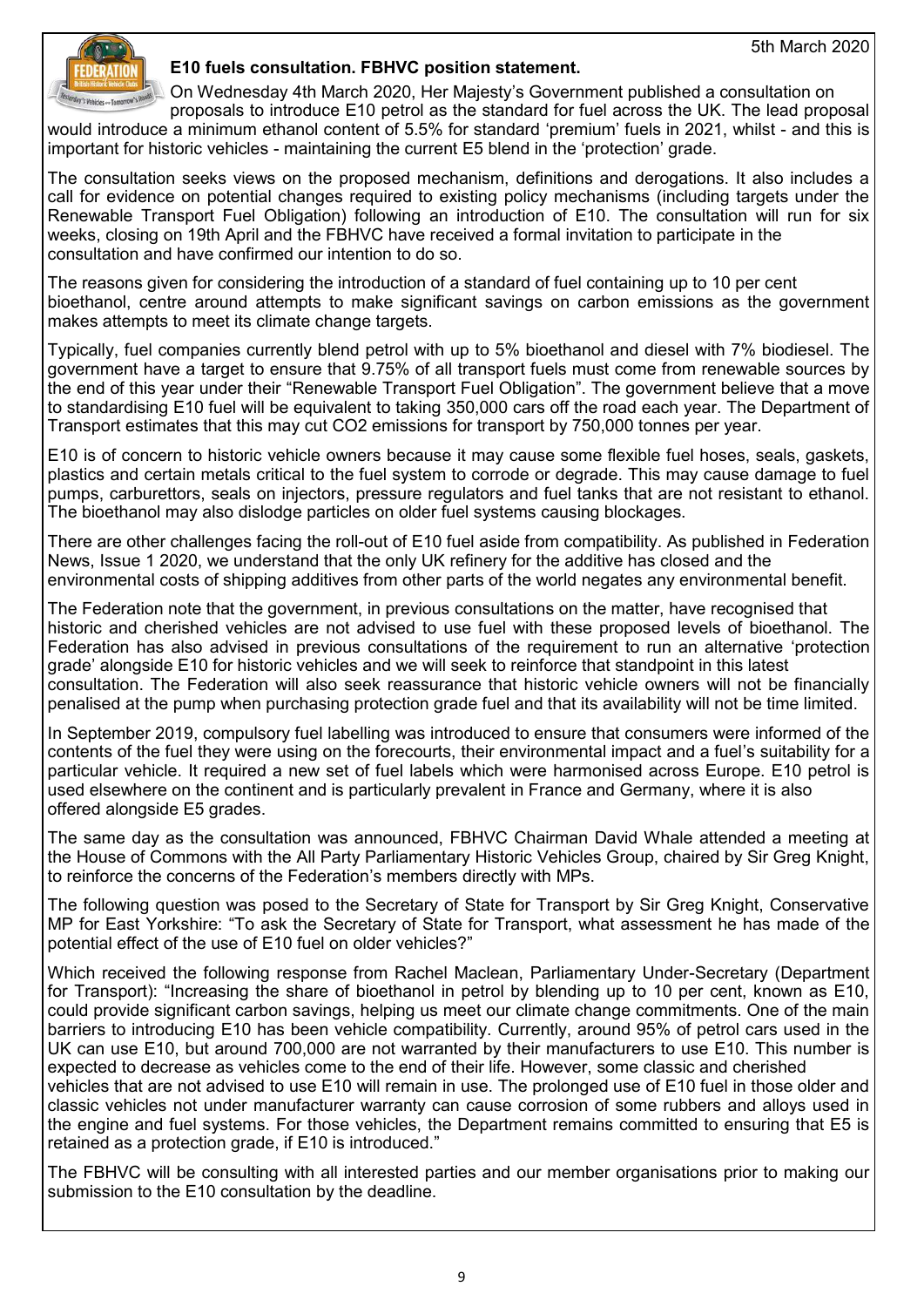# **ETHANOL OH ETHANOL**

## **From first hand experience….**

Most of us have read or heard about the problems caused by Ethanol fuel and now add additives to our fuel to compensate for the problems. I have done this, but have any of you physically seen what Ethanol actually does to our car components?

I have now encountered two situations, which I can only say have been caused by this fuel.

1. Some two years ago now, the engine on my 12/4 seized. I will not fully recount the problem or how I solved it - better done over a pint or two - but briefly, I had to remove the cylinder head as No. 4 piston had seized with No. 7 and No. 8 valves. The exhaust valve being open to the atmosphere via the exhaust , the whole of the piston and valve area was covered by a white mould which was growing on the valves and down the valve stems.

2. I have just purchased a Big 7 and even when I test drove the car it was Kangarooing. I assumed some form of fuel starvation, but the car drove well, so fuel, no problem. The elderly gentleman who sold me the car said this happened now and again. I trailered the car home from the Manchester area and started to solve the fuel problem. On taking the banjo bolt out of the carburettor fuel intake, there is a gauze filter. This had small specks of a black substance, which when rubbed between my fingers was almost like a paste. I also then cleaned then carburettor bowl - very mucky and black. I assembled it all, two gallons of new fuel, started car and it drove well for a few days. Then the same problem appeared again. So working back from the carburettor down to the fuel pump, removed dome cover, checked washer - all okay. The circular gauze filter had black specks, so cleaned and placed on one side. Black diaphragm removed by pushing down on the spring and twisting, so disengaging the connection, this now exposes another bowl, and this was covered in a black substance which I removed with a small artist paint brush and petrol. So where has this black substance come from? I checked the black diaphragm and found it disintegrating on its edges and when rubbing between fingers it came off like a black paint.

I purchased an Ethanol Resistant Diaphragm (RED) from the Austin 7 Workshop, cleaned and checked the small inlet and outlet valves in the pump. Re-assembled all. And have now done some 150 miles and touch wood no problems.

So it may pay you to check the colour of your diaphragm, because this fuel will not go away. There has again been some talk of increasing the ethanol content to 10%. (see FBHVC article on page 10

Ken Hickman

*(First published in 'Focus', the newsletter for Cornwall A7 Club)*

## **Con-Rod Teaser**

I guess that this is a query that is normally found in the A7 section of Facebook, but I thought that I'd throw it open to club members instead.

While re-building the engine from my 1926 Top Hat, I came across this asymmetrical con rod. 'Easy', I hear you say, 'Someone has ground down one side'. But no. As with the standard con rod there is a matching groove in the casting on each side, so this must have been how it was produced. But why? The other three con rods are the normal full size, so where did this one come from? Is it from an earlier engine?



John Turley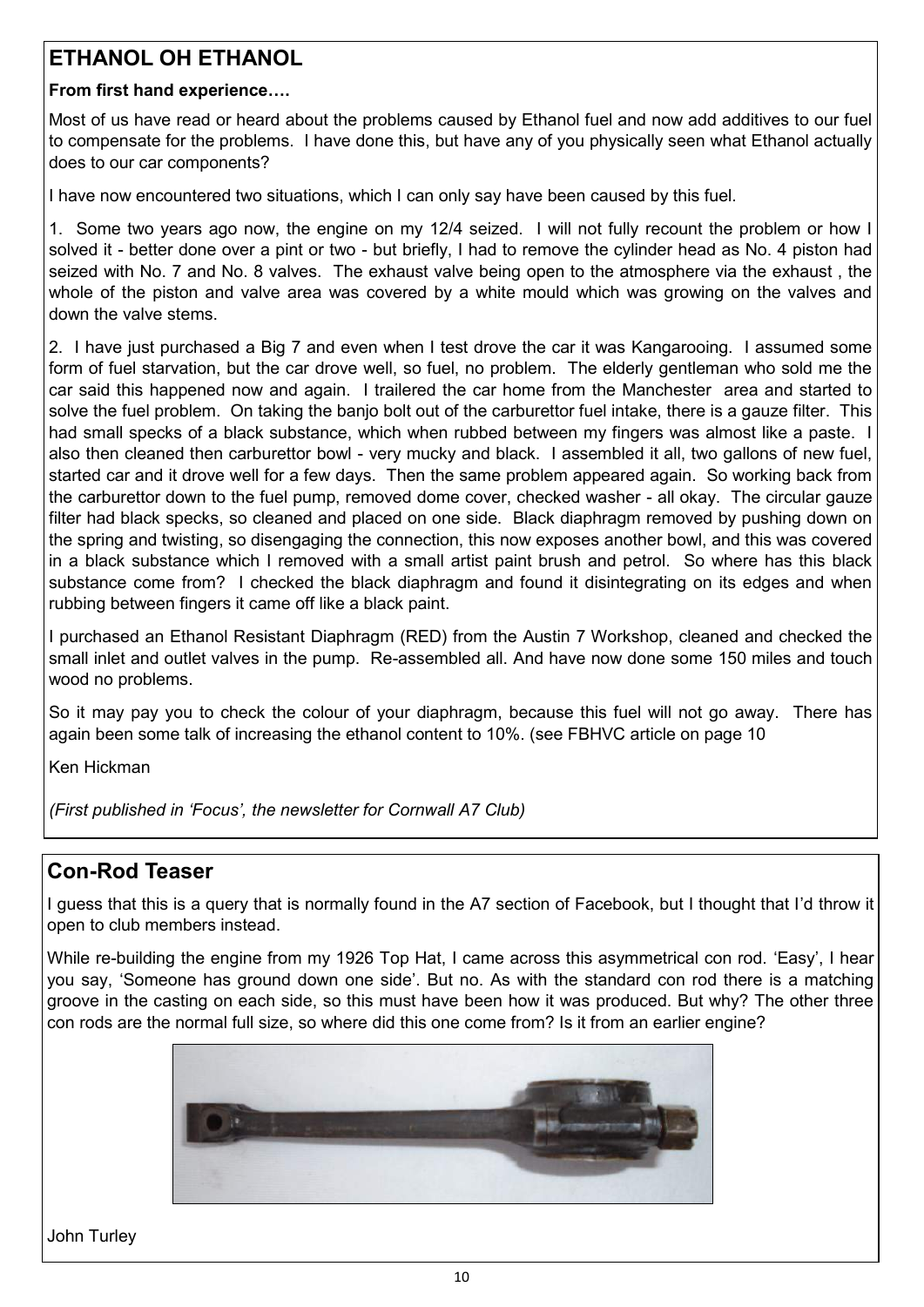# **Davids Diary**

Our A7 month has been a quiet one with just one rather wet drive up to Spreyton for the Club AGM.



I am pleased to report that 'Mabel' performed very well and that despite the heavy rain, Jan's knees stayed dry in the passenger seat. Since the last trip out I had added an extra seal along the top of the windscreen frame and that does seem to have worked quite well.

Back in the garage and whilst having a general check around the car I detected a bit of movement in the rear number plate support frame. From what I can see, the bracket under the

rear floor to which it is fixed is starting to split. Now a slightly loose number plate frame is not a big deal, but as the same bracket is used to support the fuel tank, it will need some attention. It should be easily sorted with a bit of welding, but as is often the case, it will take a lot of dismantling to get at it. I will report on progress in forthcoming newsletters.

With all the doom and gloom around at the moment, I am pleased to say that I have had a bit of good luck this month. Last week, I had to take some rubbish to the re-cycling centre in Newton Abbot and whilst there went into the sales area to see if they had any lengths of angle iron I could use to repair the A7 Trailer I am restoring. They didn't, but one of the attendants had just brought in a Draper 5 drawer tool cabinet on a wheeled frame. It looked in a pretty poor state with a couple of draws stuck, but at £20 I thought it was worth having. Now having it back home and with a clean up and attention to all the drawer runners, I am really very pleased.



Now all I've got to do is to re-organise a corner of the garage to fit it in!!!

One other improvement that might be worth mentioning has been to the lighting in the garage. I have 5 fluorescent fittings but as with this style of lighting, they don't much like cold weather and tend to flicker. A while back I saw an advertisement for LED replacements but they needed the whole fitting to be replaced, then this month I came across a tube and starter which could be used as a simple replacement for the tube alone. At £12 each (from Tool Station) they are not particularly cheap but the one I have replaced works very well, giving a much improved light, no flicker and no delay when switched on. As and when the remaining fluorescent tubes fail, I will certainly replace them with LEDs

I do hope to take one or other of our 7s out for a solo run when the weather improves, but it doesn't look like we will be out and about again as a club for a while. However, we have to look on the positive side – whilst the events calendar is now blank, now is the time to get out that long neglected 'TO DO' list of all the jobs on the car that you have been putting off for ages.

Happy Austineering, and keep safe everyone.

David.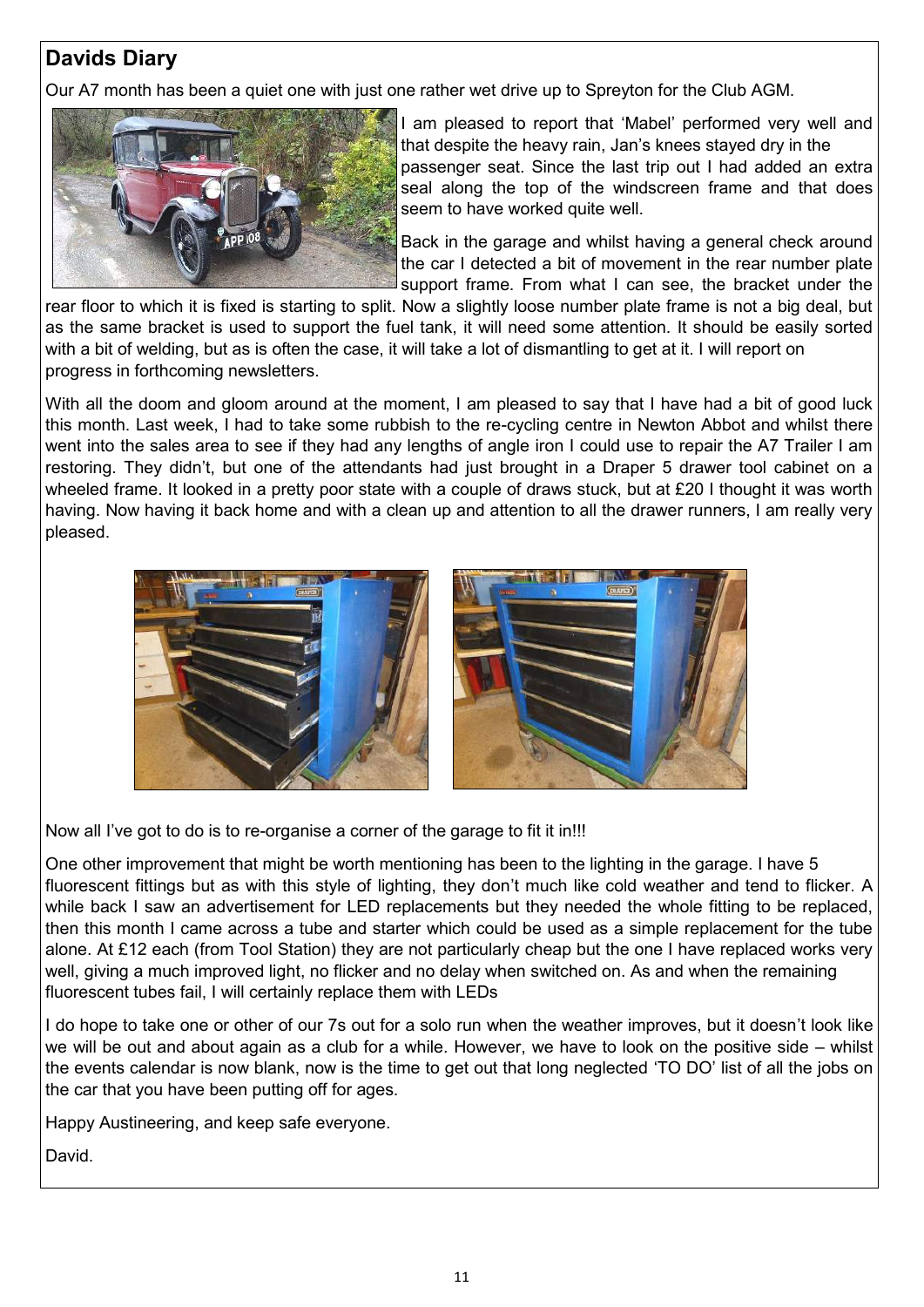| Devon A7 Club - 2020 events                                                    |                                                                                                                                                                                         | Dates for |
|--------------------------------------------------------------------------------|-----------------------------------------------------------------------------------------------------------------------------------------------------------------------------------------|-----------|
| Sunday 19 <sup>th</sup> April                                                  | Re:Fuel, Revival. - Dunkerswell. Cancelled                                                                                                                                              | your      |
| Sunday 26 <sup>th</sup> April                                                  | Drive-it-Day - 2 Devon events - Crash Box Club Classic Car Show on The<br>Lawns Dawlish from 10am and a North Devon Enthusiasts Group Run.<br><b>Both Cancelled</b>                     | diary     |
| <b>Sunday 3rd May</b>                                                          | DVCC Autojumble at Buckfastleigh Steam Railway. More details to follow or contact David<br>Aylmore (details on back page)<br><b>Cancelled</b>                                           |           |
| <b>Sunday May 17th</b>                                                         | Killerton House Classic Car Show - more details nearer the time or contact Nick Hawkins on<br>01271 375730, e-mail: valhawkins3@aol.com<br><b>Cancelled</b>                             |           |
| Tues/Weds 12th/13th May Charity run with Essex A7 Club. Details on page 6.     |                                                                                                                                                                                         |           |
| <b>Saturday 23rd May</b>                                                       | East Devon Amble, starting at East Hill Pride Farm Shop, Sidmouth. An annual event<br>organised by Chris Clover (07546 267229). Postponed                                               |           |
| Sunday 7 <sup>th</sup> June                                                    | Stoke Gabriel Cricket Club Vintage Show. More information to follow or from Ian Jones<br>(contact details on back page).                                                                |           |
| Saturday 4th July<br>(note change of date)                                     | Visit to Eggesford Airfield. More details to follow or contact Philip Burrow on 01363 84330,<br>e-mail: philipburrow@higherlivingantiques.co.uk                                         |           |
| Sat/Sun 11/12th July                                                           | Historic Vehicle Gathering at Powderham Castle, Exeter, organised by the Crash Box & Classic<br>Car Club. Details to follow or from Mike Gregson.                                       |           |
| Saturday 25th July                                                             | Waterhouse Farm Vintage/Classic Car Day - Derek Vertenten. Cancelled                                                                                                                    |           |
|                                                                                | Fri. July 31st - Sun 2nd Aug. Joint stand with DVCC at Torbay Steam Fair. Details to follow, or from David Aylmore.<br>A decision will be made in June whether this show will go ahead. |           |
| Monday 31st Aug (B.Hol)<br>Merry Harriers Classic Car Show. Details on page 8. |                                                                                                                                                                                         |           |
| Tuesday. 8th Sept.                                                             | Widecombe Fair - details to follow.                                                                                                                                                     |           |
| Saturday 19th Sept.                                                            | Sidmouth Classic Car Show - details to follow, or contact Barry Sangster on 01395 514262,<br>e-mail: marionberry@icloud.com                                                             |           |
| Sunday 4 <sup>th</sup> Oct.                                                    | DVCC Autojumble at Buckfastleigh Steam Railway. More details to follow or contact David<br>Aylmore (details on back page)                                                               |           |
| <b>November</b>                                                                | To be arranged.                                                                                                                                                                         |           |

| <b>Other Events</b>  |                                                                                                                                                                                                                                                                                                                      |  |
|----------------------|----------------------------------------------------------------------------------------------------------------------------------------------------------------------------------------------------------------------------------------------------------------------------------------------------------------------|--|
| Wed. April 8th       | North Devon Enthusiasts Group monthly run out, but please contact Nick Hawkins on 01271<br>375730 or email valhawkins3@aol.com for details. Cancelled                                                                                                                                                                |  |
| May 7th/8th/9th      | VE Day Celebrations in Brixham and Barnstaple with static vehicle displays. See details on<br><b>Barnstaple event cancelled</b><br>page 6.                                                                                                                                                                           |  |
| Sun. May 10th        | Uffculme Show. Exe Valley Rotary, email patsyphili@aol.com for details or an entry form can<br>be found on the Members' section of the website This is a proper Agricultural Show with a<br>large turnout of cars, plus all the Fun of the Fair, very good food and drink, serious Dog Show<br>etc. <b>Cancelled</b> |  |
| Sat. July 25th       | Mid Devon Show, a proper one day Agricultural show. Application form on<br>website - www.middevonshow.co.uk/classic-vehicles-motorbikes/.<br>For information - contact 01884 820859 or e-mail: office@middevonshow.co.uk.                                                                                            |  |
| Sat/Sun Aug. 1st/2nd | Rosemoor Vintage Weekend, See page 7 for details.                                                                                                                                                                                                                                                                    |  |
| Sat Aug 15th         | Dalwood Fair – very Traditional Village Fair - Jubilee Fields, Dalwood, EX13 7EW. Contact<br>David Aylmore (see pack page) for details                                                                                                                                                                               |  |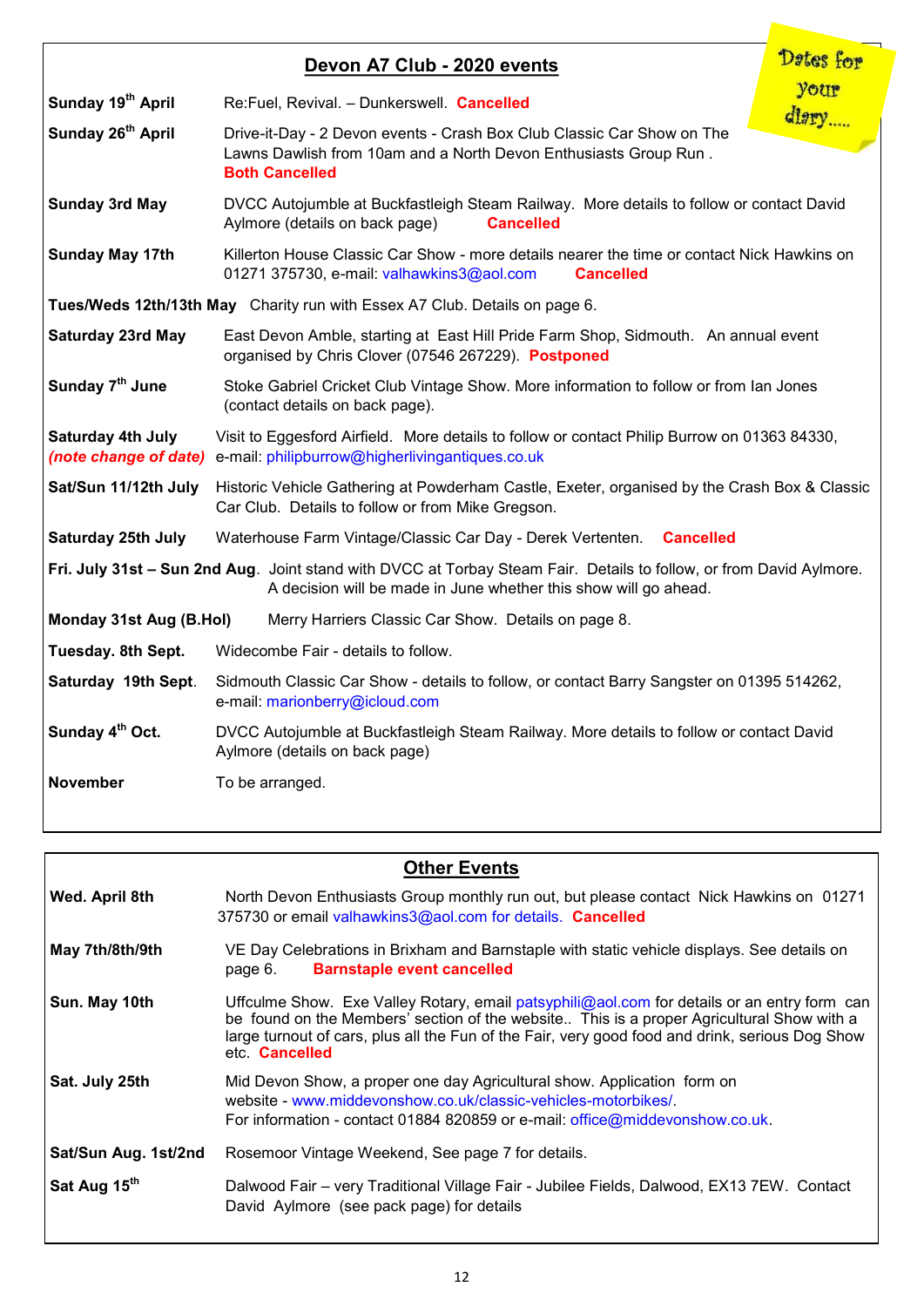## **Wanted**

Magneto and/or Dynamo for a 1928 Ulster Replica. Contact Sam Archer on 07592 743993 or e-mail samscaravan4@hotmail.com

#### **For Sale**

Surplus to requirements rear luggage rack to fit early Austin's as new condition. Open to sensible offers ( supplied by Austin Repro Parts) new price £280.



Surplus to requirements early bulk head fuel tank in good condition to fit Chummy models. Open to sensible offers.



## **Call Paul Sleeman on 07378338793 for more information on either of these items.**

#### **For Sale**,



1935 Mark 1 Austin 7 Ruby. It has been my car for the last 50 years. The engine has a Phoenix crank and rods. The interior is original with the leather upholstery and door panels. Paintwork is in hard wearing and practical Dulux Weathershield! Sunshine roof and windscreen fully functional. Also a shed load of Ruby related spares which must go with the car.

**£5750.00 O.N.O**.

Contact Richard Bishop on 01392 439916.

## **Free to a good home!**

A7CA 'Grey' Mags - full Set from 1993 to 2018

These belong to an ex-Member and he would like to pass them on, ideally as a complete set but would consider requests for individual magazines.



## **For Sale**

Newly recommissioned special, 1938 V5 Sorn. Fully rebuilt, no hood but hood frame and screen brow present. Nearly all new or fully reconditioned parts. Full details from George Mooney on 01202 425989.







*Austin 7 related items 'Wanted' or 'For Sale' can be advertised in Devon Sevens free of charge. Items will be removed from the listings after 3 months unless you have notified me that you would like the advert to continue.* 

*Thank you - Janet (Editor - contact details on back page)*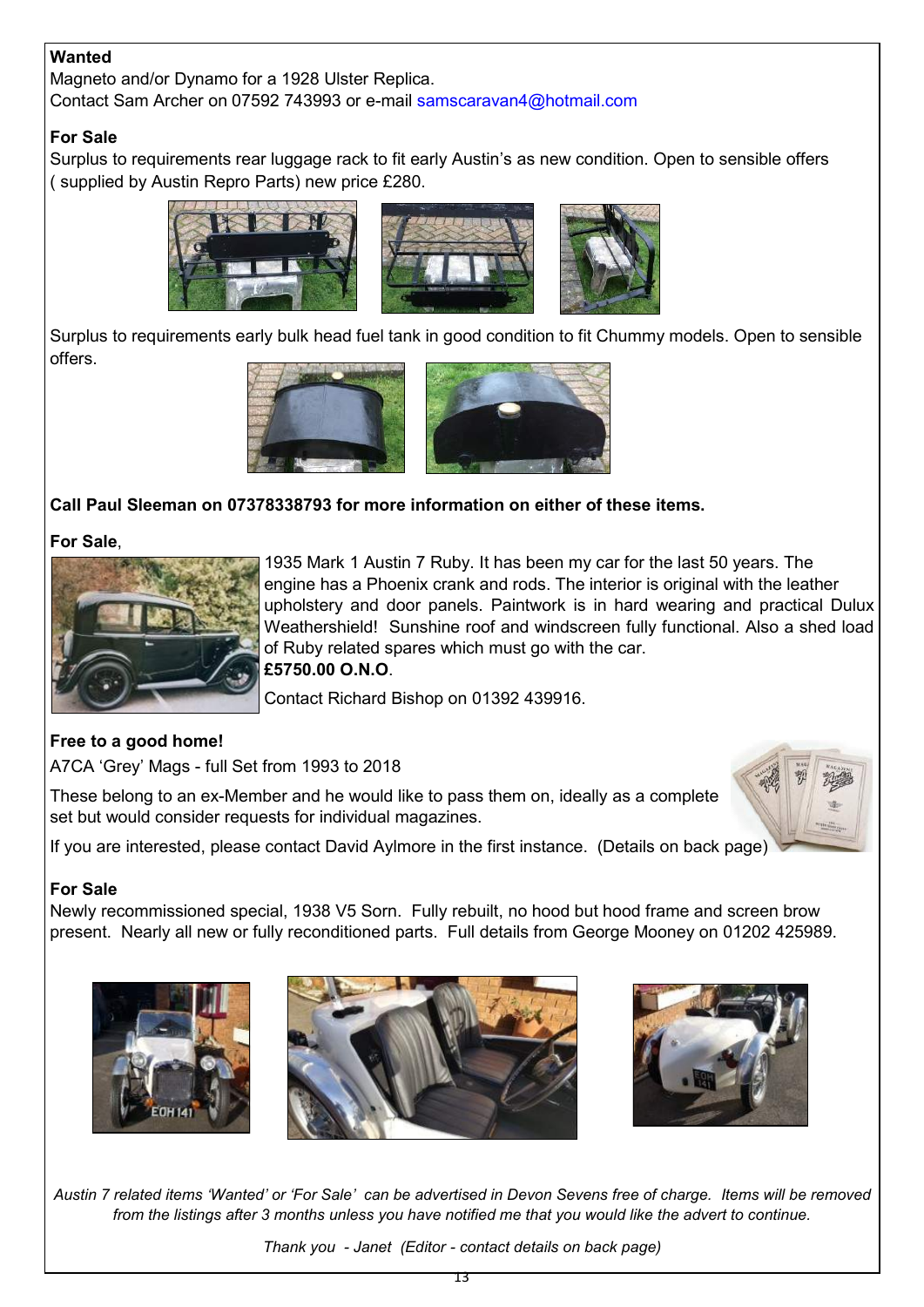# **Keeping Informed**

For those of you with a computer or smart phone etc, you might find the following websites a useful source of information and news. Don't forget you can also follow the Devon Austin Seven Club on our Facebook page.

www.devonsevens.co.uk - welcome to the website for the Devon Austin 7 Club. Here you can find out all about the 'Devon Sevens'. How we started, what we do and how to join.

There is a **Members Only** section that we are developing. Currently it has the latest and past Newsletters, plus entry forms that can be downloaded for all club events and many others.

The website also has a fully updated list of 'Trusted Suppliers'.





www.austinsevenfriends.com - the one stop web site for Austin 7 enthusiasts across the world. Austin 7 news and events throughout the country and beyond!

Useful Facebook Groups: Austin Seven Spares Sale / Exchange Austin Seven Pre1939-Vintage Autojumble

For advice on how to make the best use of our website you can contact Steve Day at: steve-j-[day@outlook.com](mailto:steve-j-day@outlook.com)

# **DA7C Badges.**

## **Car Badge.**

There is a choice of 2 styles of Car Badge. Both have the same Green & White motif with black lettering.

- 1. A small windscreen self adhesive badge which is ideal for a "Modern" if space for a larger external badge is not available. - £1 each
- 2. A high quality Chrome & Enamel external badge as shown in the Illustration.

1 badge £13.50 inc. 2nd class post, 2 badges £25 inc. 2nd Class post.

## **Embroidered Badge.**

We also now have a very smart embroidered club badge available. It is 3 1/4" (80mm) in diameter and is, as shown in the picture, very similar in design to the car badge. Cost is £3.50 (plus 50p postage)

## **Lapel Badge.**

Following requests from members, we can now offer lapel badges. These metal badges measure 25mm diameter, and the cost is a very reasonable £2.25 inc p&p.

All badges can be purchased by contacting Nigel Brookes by phone, post or e-mail or can be collected from any club event.

Contact details are on the back page.





## **Trusted suppliers of A7 goods & services.**

You should have received your hard copy of the 2020 list of **Trusted suppliers of A7 goods and services**  when you renewed your membership. If you haven't received yours please contact David Aylmore (details on back page) and he will put one in the post for you.

If any member has received good service from an A7 supplier, please forward details to the editor. Their details will be published in the Newsletter and added to the next hard copy edition, due in January 2021.

A full list is available on the club's website. (see above)